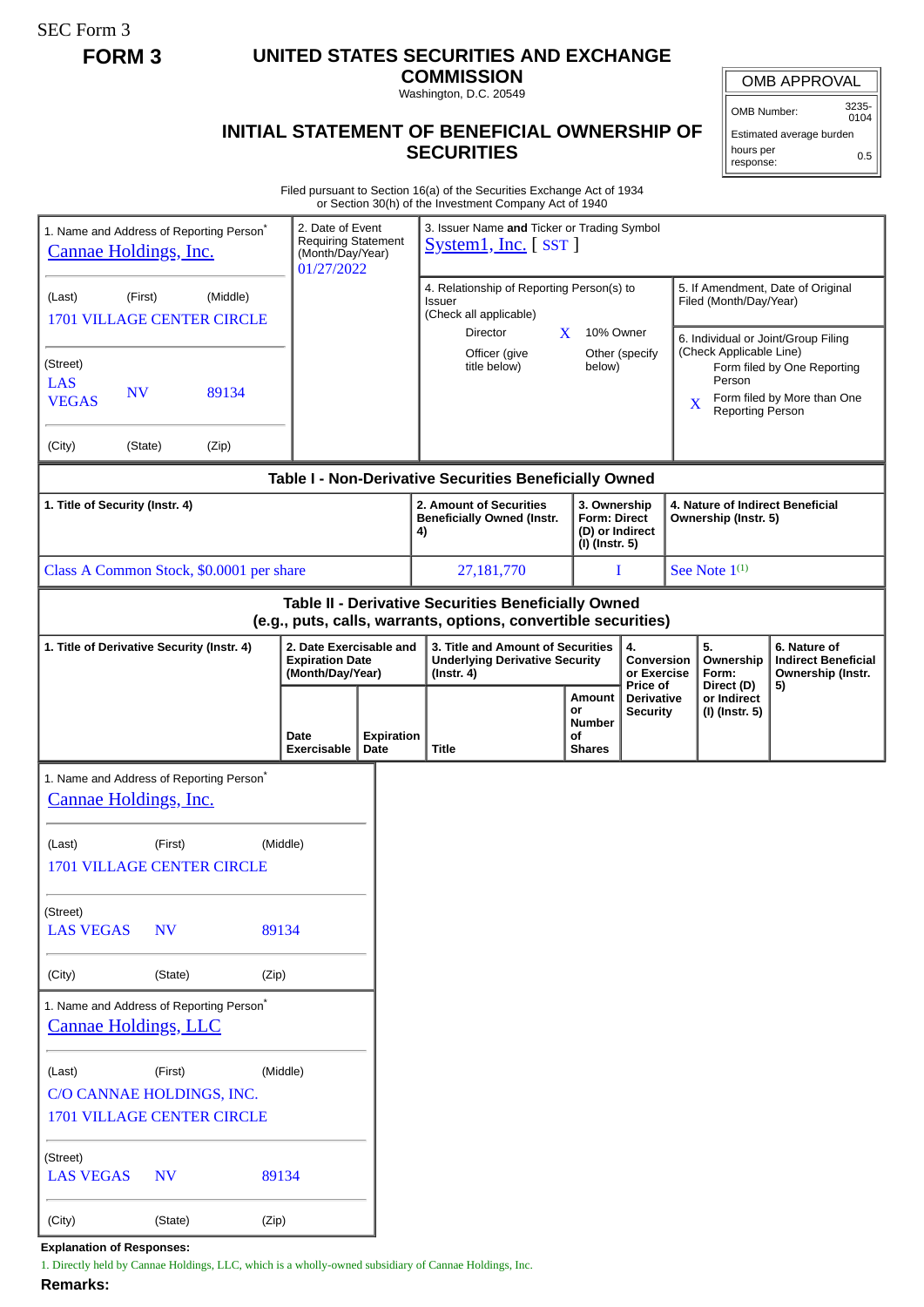Exhibit 99.1 (Joint Filer Information and Signatures) is hereby incorporated by reference herein.

#### See Exhibit 99.1 02/07/2022

\*\* Signature of Reporting Person Date

Reminder: Report on a separate line for each class of securities beneficially owned directly or indirectly.

\* If the form is filed by more than one reporting person, *see* Instruction 5 (b)(v).

\*\* Intentional misstatements or omissions of facts constitute Federal Criminal Violations *See* 18 U.S.C. 1001 and 15 U.S.C. 78ff(a).

Note: File three copies of this Form, one of which must be manually signed. If space is insufficient, *see* Instruction 6 for procedure.

**Persons who respond to the collection of information contained in this form are not required to respond unless the form displays a currently valid OMB Number.**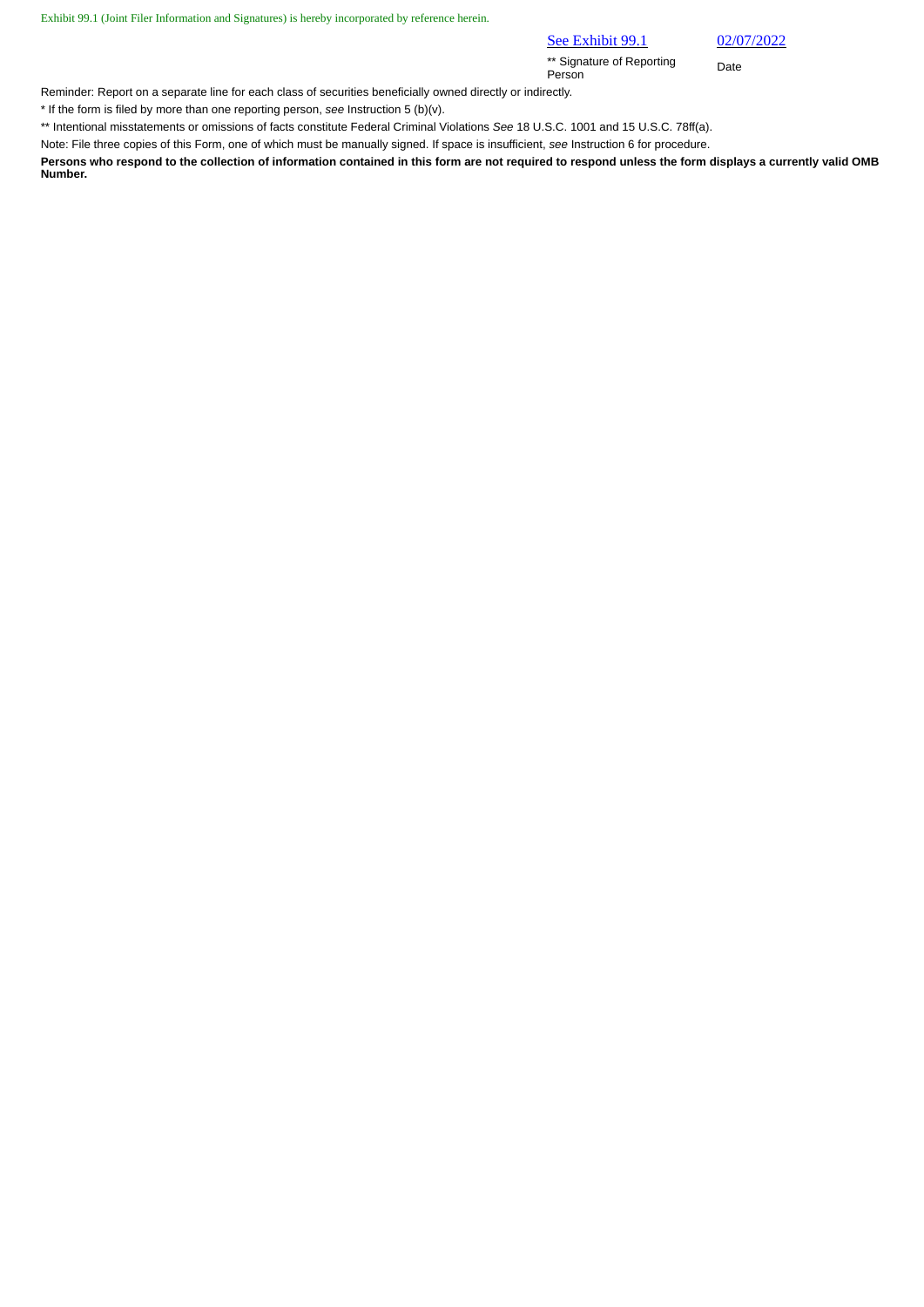#### Joint Filer Information

Las Vegas, NV 89134

Name of Joint Filer: Cannae Holdings, Inc.

Address of Joint Filer: 1701 Village Center Circle

Relationship of Joint Filer to Issuer: 10% Owner

Issuer Name and Ticker or Trading Symbol: System1, Inc. [SST]

Date of Event Requiring Statement (Month/Day/Year):

Designated Filer: Cannae Holdings, Inc.

January 27, 2022

Signature:

### **CANNAE HOLDINGS, INC.**

By: /s/ Michael L. Gravelle Name: Michael L. Gravelle Title: Executive Vice President, General Counsel and Corporate Secretary

Dated: February 7, 2022